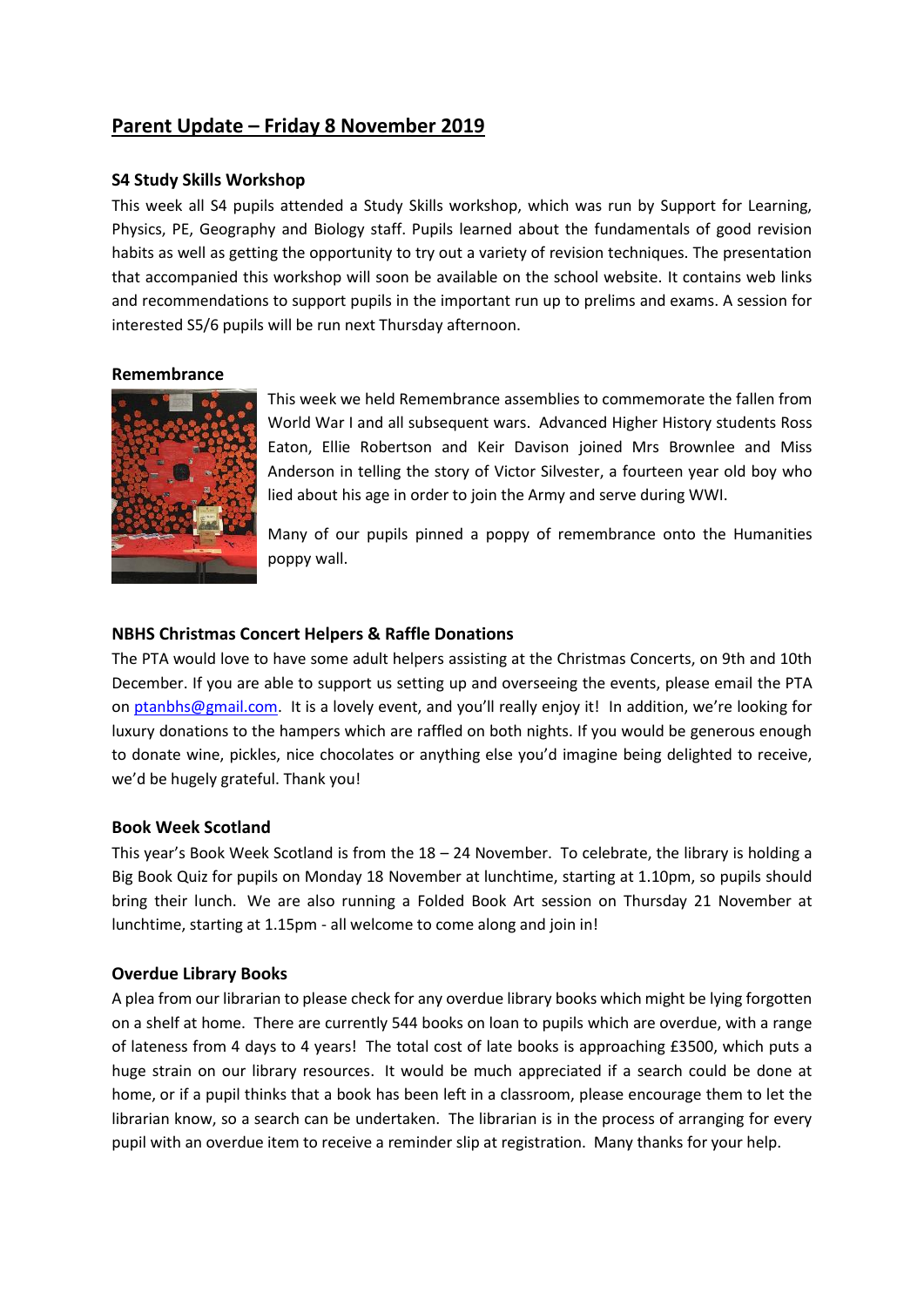# **Hockey / Rugby Tuckshop**

The hockey and rugby tuckshop is open for all home games. Based in the school social area, it is now serving freshly brewed coffee as well as tea, hot chocolate, cold drinks, home baking and snacks. So please do come along to support our amazing players and fantastic coaches while sampling some delicious home baking!

# **Snow-Sports Trip 2021**

The Snow-Sports 2021 trip information evening for S1 parents is on Tuesday 12 November, from 7pm in the school hall.

# **Food Bank Christmas Collection**



Pupils from 1F and 1C2 are helping to arrange a Christmas collection for the East Lothian Food Bank. If you are able, the pupils would be very grateful for donations of canned foods and packets of store cupboard goods, to ensure that those in need have a Christmas meal this year. Please find below a list of the goods that

the food bank is always in need of. We have been asked, if possible, to include some Christmas themed items which can be added to the 'Jingle Bag Christmas Dinner', for instance tinned meat, tinned potatoes, tinned vegetables, Christmas pudding and custard (no brandy sauce). The food bank would also be very grateful to receive children's selection boxes. If you would like to make a donation of any of these or the following items, pupils can hand them in to Mrs Hudson in English room 5, by Tuesday 10 December.

### **A typical food parcel includes:**

Cereal; soup; pasta; rice; tinned tomatoes; jars of pasta sauce; lentils; beans and pulses; tinned meat; tinned vegetables; tea and coffee; tinned fruit; biscuits; UHT milk; long-life fruit juice.

# **Non-food items food bags include:**

**Toiletries** – deodorant, toilet paper, shower gel, shaving gel, shampoo, soap, toothbrushes, tooth paste, hand wipes.

**Household items** – laundry liquid detergent, laundry powder, washing up liquid.

**Feminine products** – sanitary towels and tampons.

**Baby supplies** – nappies, baby wipes and baby food.

# **Forth 1 Mission Christmas**

NBHS has also registered to take part in this year's Forth 1 Mission Christmas appeal, which aims to provide Christmas gifts for impoverished children in Scotland. NBHS will have a drop off point for donations in the foyer outside reception – if you would like to donate, gifts can be suitable for any age from 0-18. Forth 1 asks that donations should be new and unwrapped.